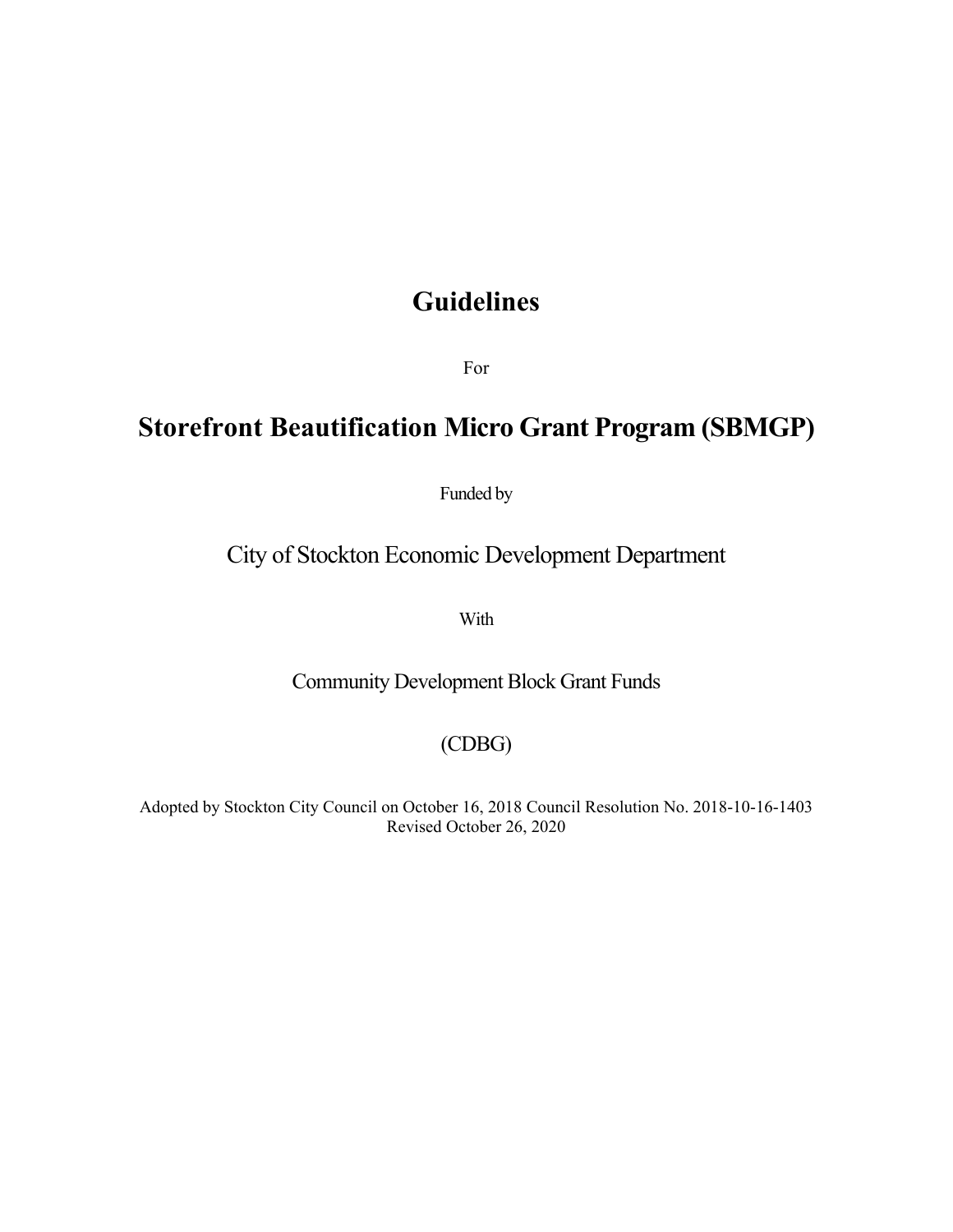#### **CITY OF STOCKTON COMMUNITY DEVELOPMENT BLOCK GRANT (CDBG) STOREFRONT BEAUTIFICATION MICRO GRANT PROGRAM GUIDELINES**

#### **1.0 MISSION AND OBJECTIVES**

The City of Stockton has established a micro grant program to provide funds for minor storefront improvements to commercial businesses located in the City's limits. The mission of the Storefront Beautification Micro Grant Program (SBMGP) is to assist with transforming commercial corridors into visually appealing neighborhood destinations. The SBMGP guidelines have been formally adopted by the City of Stockton and are in conformance with the U.S. Department of Housing and Urban Development (HUD) regulations pertaining to the use of the Community Development Block Grant (CDBG) funds. This program supports small business retention/development and neighborhood revitalization which coincides with the goals of the City of Stockton, Economic Development Strategic Plan.

#### **2.0 BUSINESS ASSISTANCE PROGRAM OVERVIEW**

#### **2.1 TYPE OF ASSISTANCE**

The City of Stockton will reimburse up to a maximum of \$2,000 in the form of a grant for storefront improvements and shall be approved and awarded by the Economic Development Department, upon staff review and recommendation.

#### **2.2 SOURCE OF PROGRAM FUNDS**

The SBMGP is capitalized with Community Development Block Grant (CDBG) funds provided by HUD to the City of Stockton. CDBG funds are federal funds and as such have several federal requirements that must be met, as described below. Due to the availability of other incentive programs specifically targeted to Downtown Stockton, a cap (not a set-aside) of \$8,000 per fiscal year will be available to applicants within the boundaries of the Downtown Stockton Management District area.

#### **3.0 CDBG PROGRAM ELIGIBILITY**

#### **3.1 OVERALL ELIGIBILITY**

In order to be eligible for CDBG funding, the activity must qualify as meeting the National Objective of the Community Development Block Grant (CDBG) program, as set forth by the U.S. Department of Housing and Urban Development (HUD) in 24 CFR Part 570.208. The National Objective is summarized as follows:

 Low Mod Limited Clientele – Under this category, the owner of the business must qualify as low- and moderate- income (LMI) or 51 percent of the beneficiaries must be LMI persons that benefit from the program.

Each applicant being assisted with CDBG funds must complete a Self-Certification Family Income Verification form. This form must be completed and provided to the City of Stockton so that the demographic and income information can be included in the annual report submitted to HUD. See **Exhibit "A"** – Self-Certification Family Income Verification form.

The business must also qualify as a microenterprise, as defined as by the CDBG program as a commercial enterprise that has five or fewer employees, one or more of whom owns the enterprise. The applicant must be able to verify the number of employees through payroll records. Funds must be needed to retain or expand the business.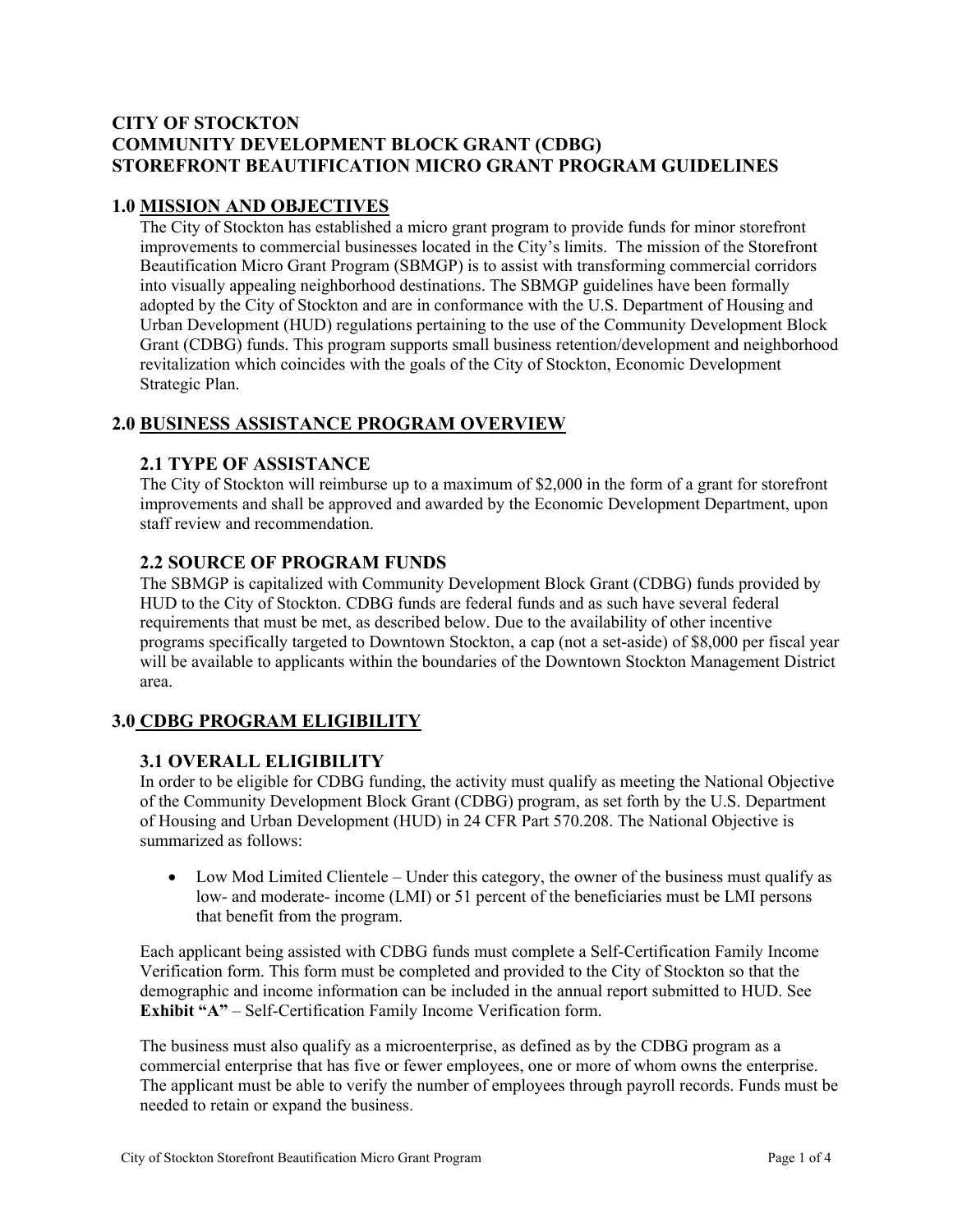### **3.2 ELIGIBLE APPLICANTS**

Funds under this program are restricted to certain eligible properties/applicants:

- 1. Commercial property owners and/or business owners are eligible.
- 2. Projects must be for the purpose of improving storefronts for properties zoned commercial, retail, or office use and must contribute to the economic development and/or quality of life within the area neighborhood.
- 3. Properties must be located within City limits.
- 4. Building tenants must obtain a signed approval for the proposed storefront improvements from property owner.
- 5. For sign and awning projects, tenants must show at least two years remaining on their lease at the location of the proposed project and have the option to renew for at least two additional years from time of application submittal.
- 6. Applicants will be awarded one grant per storefront and will not be eligible for additional grant funds for a period of five (5) years after project completion.
- 7. All proposed projects that require permits and approvals through the City of Stockton's Planning, Building, Engineering, and Fire departments must be obtained prior to construction.
- 8. Business license must be current, and business must be in good standing with the City of Stockton.
- 9. Applicant must not owe any outstanding property taxes, fees, judgments, or liens to the City of Stockton and have no outstanding code violations.
- 10. All storefronts must be street facing.

#### **3.3 ELIGIBLE PROJECTS**

Storefront improvements made through the SBMGP must be for the purpose of improving the exteriors of commercial or office spaces and must contribute to the economic development and enhancement of commercial corridors. Proposed projects will be evaluated by Economic Development Department staff for exterior aesthetic elements related to the replacement and/or improvements of\*:

- Windows & Doors
- Signs
- Paint
- Awnings
- Exterior Lighting
- Planters and trellises

*\*Cleaning efforts such as sidewalk power washing and landscape improvements are strongly encouraged to be included in each project.* 

#### **3.4 INELIGIBILE PROJECTS**

Ineligible SBMGP activities/properties include the following:

- City, State, or Federal owned buildings.
- Card rooms, liquor stores, paycheck cashing, car dealerships, and cannabis dispensaries\*.
- National chains and/or franchised owned businesses.
- Interior or exterior repairs not related to the exterior façade aesthetics.
- New building construction.
- Purchase of real or personal property or equipment.
- Personal debt not associated with the business.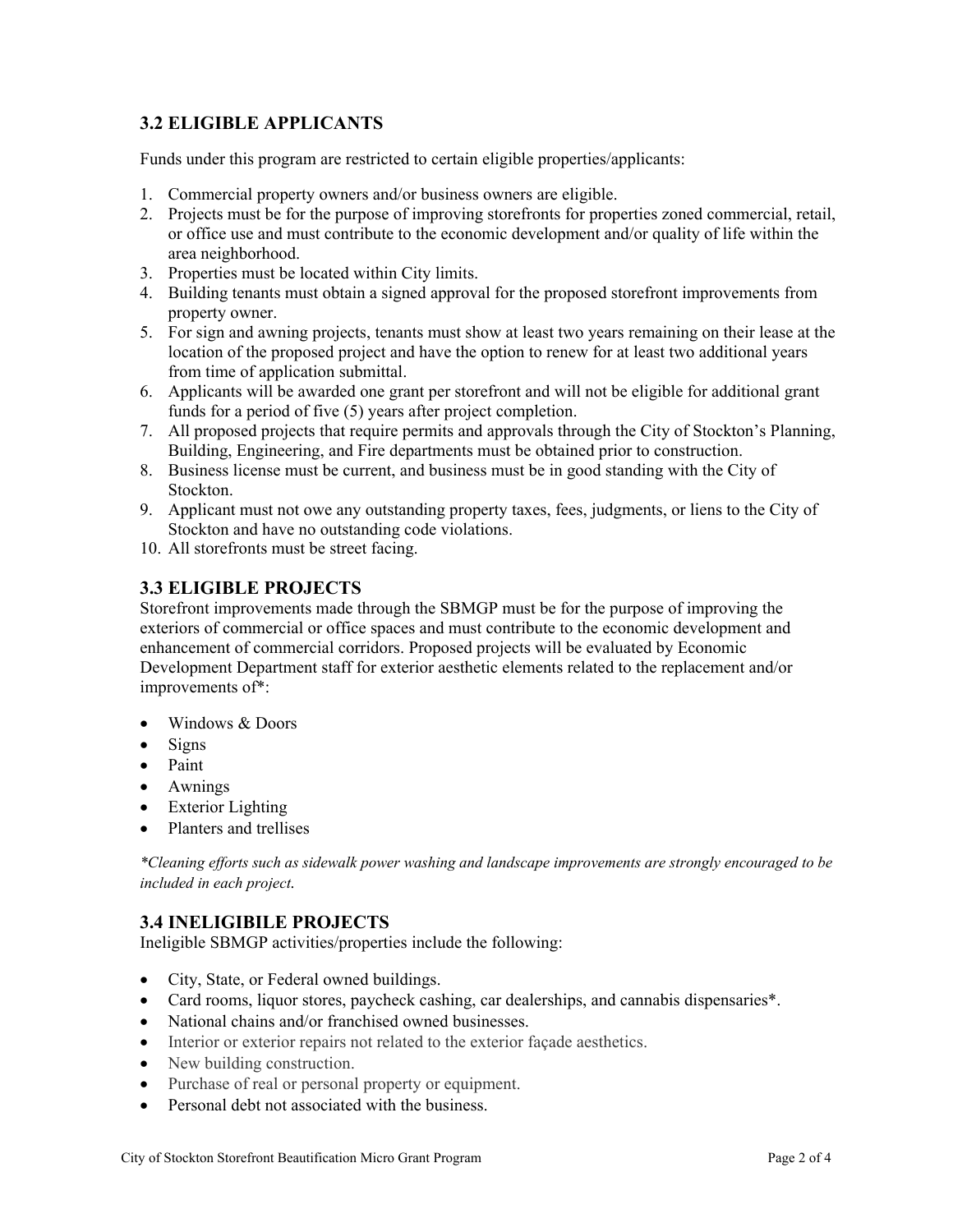- Use funds to support other businesses the applicant may be affiliated with.
- Projects completed before applications were submitted or before executed agreement.

*\*The City of Stockton reserves the right to deem additional types of businesses ineligible.* 

#### **3.5 OTHER FEDERAL REQUIREMENTS**

There are a number of federal laws and requirements that are triggered by the use of CDBG funding. The City of Stockton will take the lead and ensure compliance with these CDBG regulations in conformance with standards set by HUD.

National Environmental Policy Act (NEPA) regulations require an Environmental Review Record (ERR) to be submitted for each project/business funded with CDBG monies prior to award or approval of funds. The City of Stockton is required to completed the proper NEPA review, along with any state review under California's Environmental Quality Act (CEQA) review. The ERR level of review is based on the type of project proposed and all aggregated activities to be undertaken.

Applicants will be informed of any additional time required for application processing due to environmental review. The ERR will be done as soon as the City of Stockton determines that the project is eligible for funding. No costs will be charged to the applicant for this process. Once an application is submitted, no activities can be performed on the project until completion of the ERR.

Required DUNs number, verification of not being on federal debarred list, and insurance. All businesses who wish to receive funds under this Program will be required to obtain a DUN's number. The DUN's number is free and can be obtained online at www.dnb.com. In addition, and prior to funding, the City of Stockton will require that each business be checked to confirm they are not on the federal debarred contractors list. As noted earlier, HUD also requires that the City of Stockton collect certain income and demographic data from the business. Applicants will be required to obtain all proper licenses and insurance to operate legally within the community.

Conformance to Codes requires that all storefront improvements conform with City of Stockton building and zoning codes and be performed by a licensed general contractor or subcontractor. The applicant is responsible for any and all building permits or other permits that may be necessary, and the associated fees.

Cost Estimates require that applicants submit a minimum of two cost estimates to determine cost reasonableness for the project as defined. The project amount will be based on the lowest acceptable bid as determined by the assigned SBMGP administrator. However, if a higher bidder is selected, the applicant will be required to pay the difference.

#### **4.0 REIMBURSEMENT GRANT PROCESSING AND APPROVAL**

#### **4.1 GRANT APPLICATION PROCESSING**

Grant applications will be processed on a first-come, first-served basis. The City will accept grant applications via the online Neighborly portal at https://portal.neighborlysoftware.com/stocktonca/participant and review them for initial eligibility. SBMG applications must include the following:

- Completed Storefront Beautification Micro Grant Application;
- At least two cost estimates for the project;
- Two photos of the storefront façade in its current condition, revealing images closeup and from a distance including adjacent businesses;